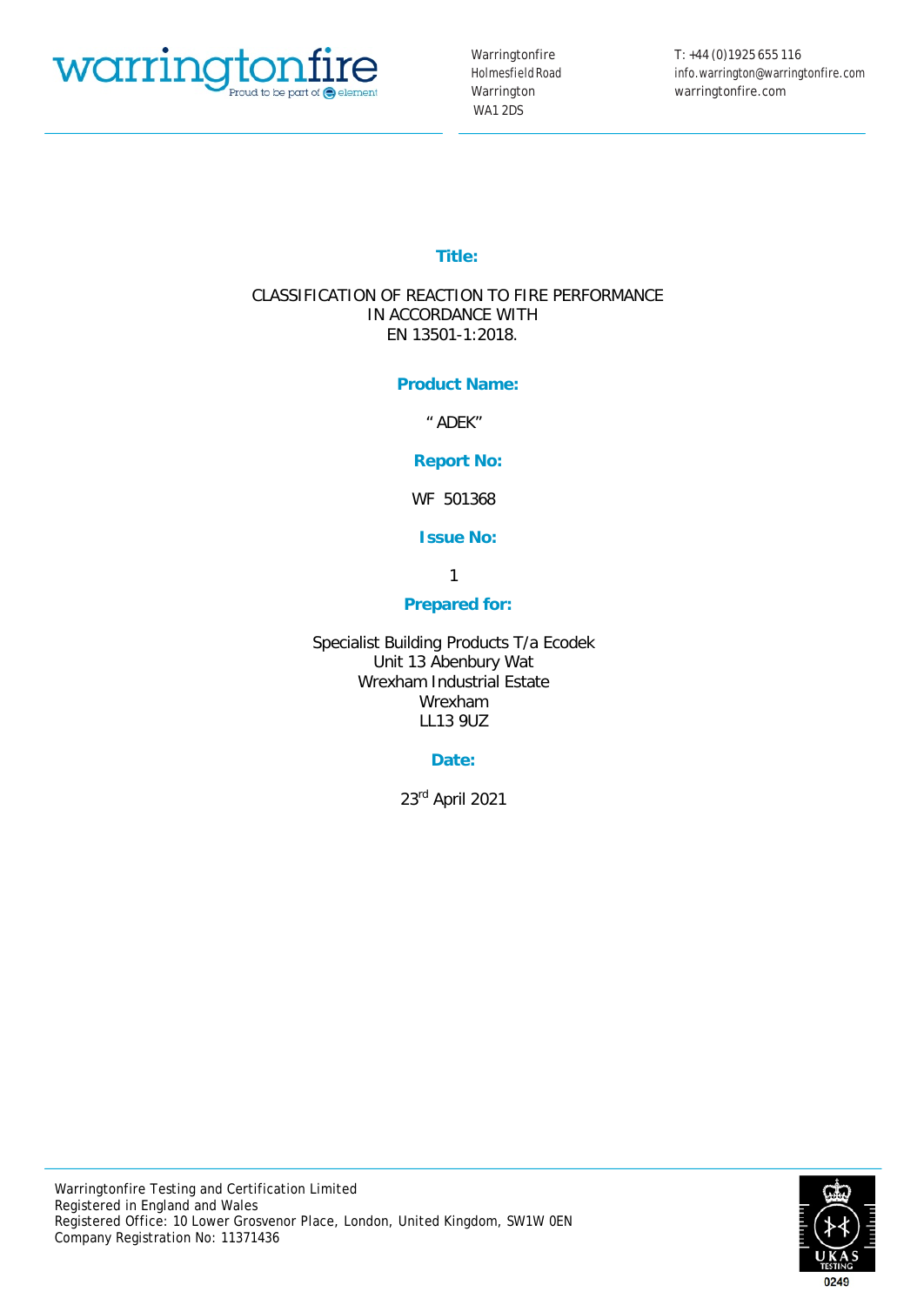# **1. Introduction**

This classification report defines the classification assigned to "ADEK", a family of powder coated aluminium decking profiles, in accordance with the procedures given in EN 13501-1:2018.

## **2. Details of classified product**

#### **2.1 General**

The product, "ADEK", a family of powder coated aluminium decking profiles, is defined as being suitable for floorcovering applications.

#### **2.2 Product description**

The product, "ADEK", a powder coated aluminium decking profile, is fully described below and in the test reports provided in support of classification listed in Clause 3.1.

| General description          |                              | Powder coated aluminium decking profile                      |  |
|------------------------------|------------------------------|--------------------------------------------------------------|--|
| Product reference            |                              | "ADEK"                                                       |  |
| Tested product references    |                              | "A-DEK20"/"A-DEK30"                                          |  |
| Name of manufacturer         |                              | Ecodek                                                       |  |
| Profile thickness            |                              | 20-30mm (stated by sponsor)                                  |  |
|                              |                              | 20.16mm - 30.34mm (determined by                             |  |
|                              |                              | Warringtonfire)                                              |  |
| Overall weight per unit area |                              | 13.30 $\text{kg/m}^2$ - 14.55 $\text{kg/m}^2$ (determined by |  |
|                              |                              | Warringtonfire for 295mm specimens)                          |  |
|                              | Generic type                 | Polyester powder coating                                     |  |
|                              | Product reference            | "SL316G"                                                     |  |
|                              | Name of manufacturer         | <b>Akzo Nobel</b>                                            |  |
|                              | Colour reference             | "RAL7016 - Anthracite Grey"                                  |  |
|                              | Number of coats              | Single coat                                                  |  |
| Coating                      | Application rate             | 0.145kg/m <sup>2</sup> (100um)                               |  |
|                              | <b>Application thickness</b> | 60-100µm                                                     |  |
|                              | Density                      | $1.45$ g/cm <sup>3</sup>                                     |  |
|                              | Application method           | Spray applied                                                |  |
|                              | Curing process               | Heat cured (170 - 190°C)                                     |  |
|                              | Flame retardant details      | See Note 1 Below                                             |  |
|                              | Generic type                 | Aluminium                                                    |  |
|                              | Product reference            | "Alloy grade 6063 T6"                                        |  |
|                              | Name of manufacturer         | Cortizo                                                      |  |
|                              | Top panel Thickness          | 1.75mm (147mm width)                                         |  |
|                              |                              | 2.5mm (295mm width)                                          |  |
|                              | Weight per unit area         | 1.42 kg/m <sup>2</sup> (Comfort-1.75mm-147mm-30mm)           |  |
|                              |                              | 3.002 kg/m <sup>2</sup> (Comfort-2.5mm-295mm-20mm)           |  |
| Aluminium                    |                              | $3.407$ kg/m <sup>2</sup> (Comfort-2.5mm-295mm-30mm)         |  |
|                              |                              | 3.57kg/m <sup>2</sup> (Enhanced-2.5mm-295mm-30mm)            |  |
|                              | Profile width                | 147mm OR 295mm                                               |  |
|                              | Profile height/thickness     | 20mm (A-DEK20)                                               |  |
|                              |                              | 30mm (A-DEK30)                                               |  |
|                              | Profile                      | Comfort Grip OR Enhanced Grip                                |  |
|                              | Colour reference             | RAL7016 - Anthracite Grey                                    |  |
|                              | Flame retardant details      | <b>See Note 1 Below</b>                                      |  |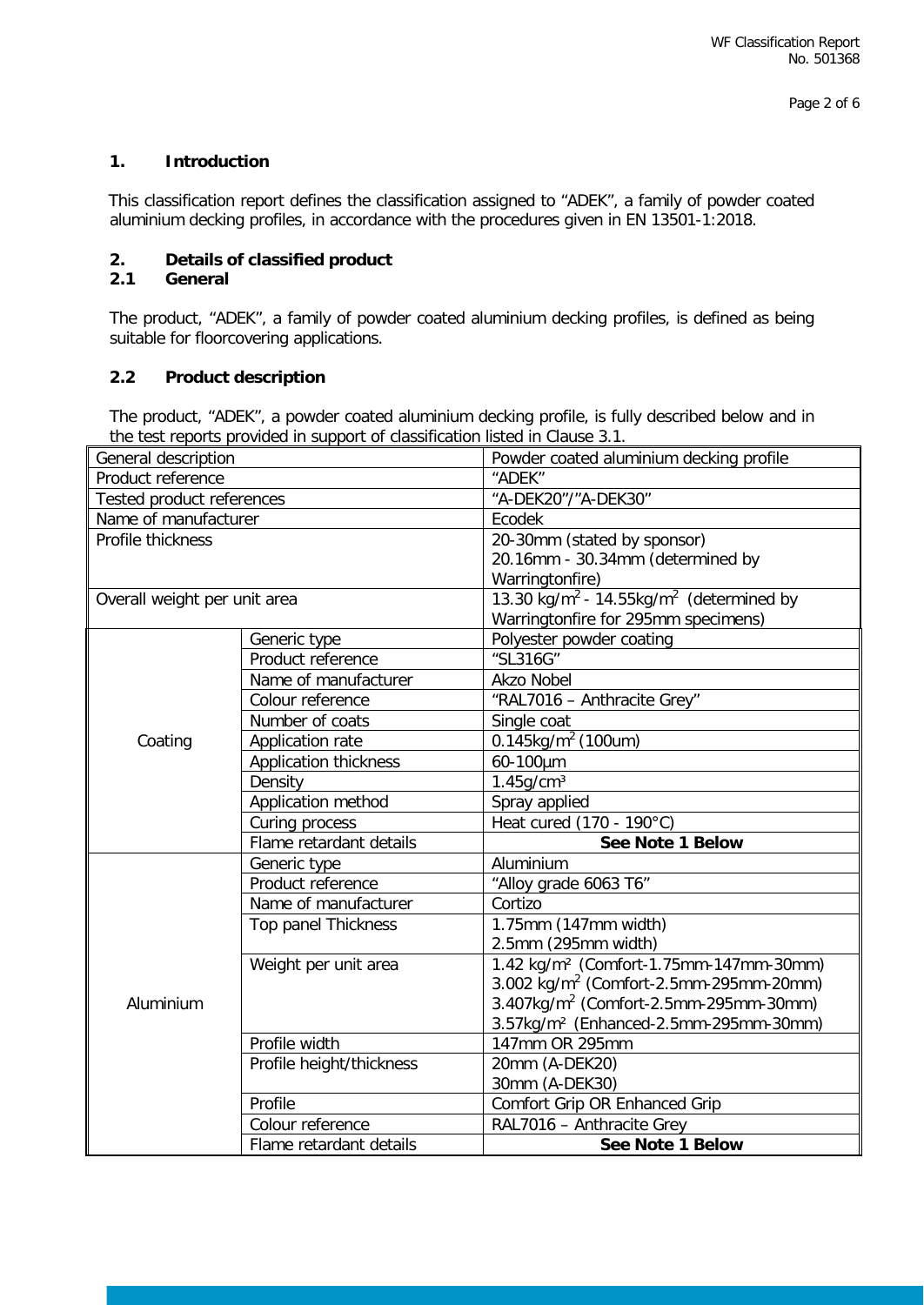| Diagram of "Comfort" profile                |                                              |
|---------------------------------------------|----------------------------------------------|
| Diagram of "Comfort" profile channel cover  |                                              |
| Diagram of "Enhanced" profile               |                                              |
| Diagram of "Enhanced" profile channel cover |                                              |
| Brief description of manufacturing process  | Billet aluminium extruded through die blocks |

**Note 1:** The sponsor of the test has confirmed that no flame retardants were used in the production of this component.

# **3. Test reports & test results in support of classification.**

# **3.1 Test reports.**

| Name of<br>Laboratory | Name of<br>sponsor                                             | Test reports/extended<br>application report Nos. | Test method / extended<br>application rules & date |
|-----------------------|----------------------------------------------------------------|--------------------------------------------------|----------------------------------------------------|
| Warringtonfire        | Ecodeck                                                        | WF 421075 - Issue 2                              | BS EN ISO 1716:2018                                |
| Warringtonfire        | Ecodeck                                                        | WF 424067<br>WF 424068 - Issue 2                 | BS EN ISO 1716:2018<br><b>Composite Report</b>     |
| Warringtonfire        | Ecodeck                                                        | WF 423366-1ssue 2<br>WF 423367-1ssue 2           | BS EN ISO 9239-1:2010                              |
| Warringtonfire        | <b>Specialist</b><br><b>Building</b><br>Products T/a<br>Ecodek | WF 501296-1ssue 2<br>WF 437268-1ssue 2           | EN ISO 9239-1:2010<br>Indicative                   |
| Warringtonfire        | <b>Ecodeck</b>                                                 | WF 424311<br>WF 424313                           | EN 13501-1:2018                                    |
| Warringtonfire        | <b>Specialist</b><br><b>Building</b><br>Products T/a<br>Ecodek | WF 501369                                        | EN 15117:2005<br>EN 15725:2010                     |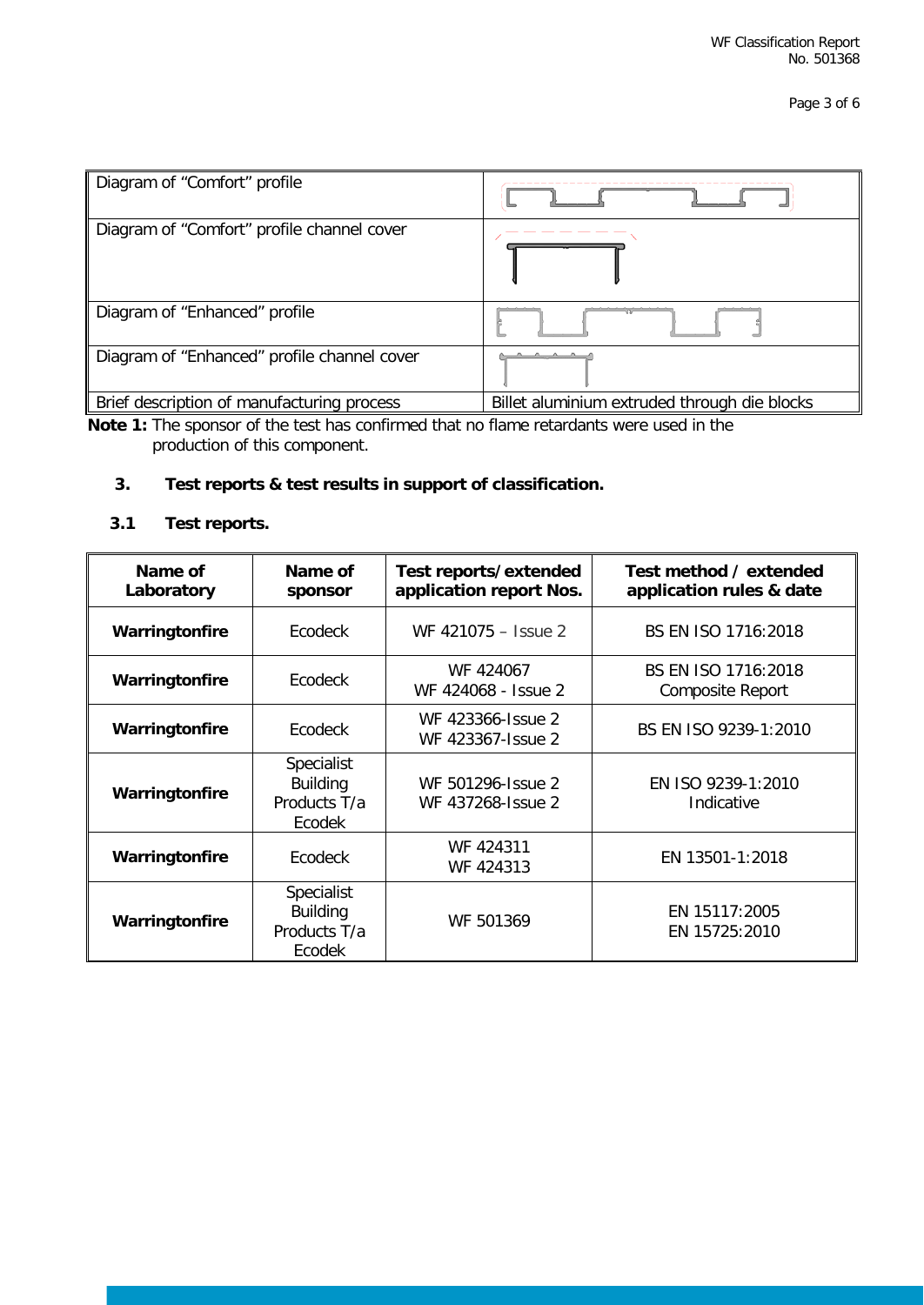Page 4 of 6

## **3.2 Test results**

|                              | Parameter                                 | No.<br>tests                          | <b>Results</b>                                                               |                                  |
|------------------------------|-------------------------------------------|---------------------------------------|------------------------------------------------------------------------------|----------------------------------|
| Test method &<br>test number |                                           |                                       | <b>Continuous</b><br>parameter -<br>mean (m)                                 | Compliance<br>with<br>parameters |
| EN ISO 1716                  | Coating - PCS (b)                         | 3                                     | $3.0$ MJ/m <sup>2</sup>                                                      |                                  |
|                              | Al decking - PCS (b)                      | Deemed to Satisfy<br>$(0.0$ MJ/kg $)$ |                                                                              |                                  |
|                              | For the product as a<br>whole $-$ PCS (e) | 3                                     | $\leq$ 1.9 MJ/kg                                                             |                                  |
| EN ISO 9239-1                | <b>Critical flux</b>                      | 3                                     | >11 kW/m <sup>2</sup> (WF<br>423367-30mm-2.5mm-<br>Comfort)                  |                                  |
|                              |                                           | 3                                     | >11 kW/m <sup>2</sup> (WF<br>423366-20mm-2.5mm-<br>Comfort)                  |                                  |
|                              |                                           | 1                                     | >11 kW/m <sup>2</sup> (WF<br>437268-30mm-2.5mm-<br>Enhanced-Parallel)        |                                  |
|                              |                                           | $\mathbf{1}$                          | $>11$ kW/m <sup>2</sup> (WF<br>437268-30mm-2.5mm-<br>Enhanced-Perpendicular) |                                  |
|                              |                                           | $\mathbf{1}$                          | >11 kW/m <sup>2</sup> (WF<br>501296-30mm-1.75mm-<br>Comfort)                 |                                  |
|                              | Smoke                                     | 3                                     | 5.88 %min (WF<br>423367-30mm-2.5mm-<br>Comfort)                              |                                  |
|                              |                                           | 3                                     | 2.36 %min (WF<br>423366-20mm-2.5mm-<br>Comfort)                              |                                  |
|                              |                                           | 1                                     | 0.11 %min (WF<br>437268-30mm-2.5mm-<br>Enhanced -Parallel)                   |                                  |
|                              |                                           | 1                                     | 5.85 %min (WF<br>437268-30mm-2.5mm-<br>Enhanced-Perpendicular)               |                                  |
|                              |                                           | 1                                     | 5.00 %min (WF<br>501296-30mm-1.75mm-<br>Comfort)                             |                                  |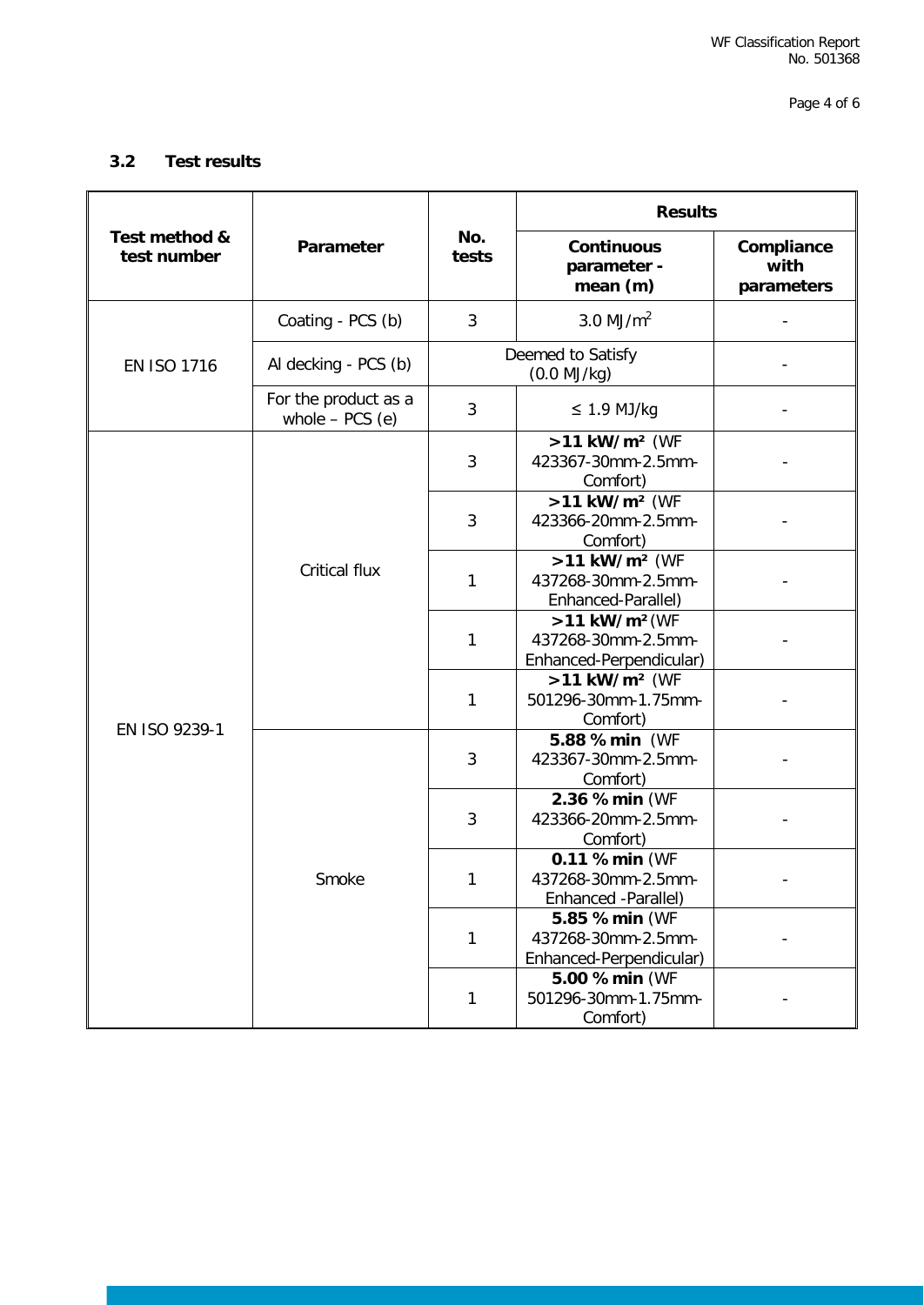## **4. Classification and field of application**

#### **4.1 Reference of classification**

This classification has been carried out in accordance with clause 9 of EN 13501-1:2018 and EN/TS 15117:2005 and EN 15725:2010.

#### **4.2 Classification**

The product, "A-DEK", a family of powder coated aluminium decking profiles, in relation to its reaction to fire behaviour is classified:

#### **A2FL**

The additional classification in relation to smoke production is:

#### **s1**

The format of the reaction to fire classification for floorings is:

| <b>Fire Behaviour</b> |   | <b>Smoke Production</b> |  |
|-----------------------|---|-------------------------|--|
| AZ FL                 | - |                         |  |

 **i.e. A2FL – s1** 

# **Reaction to fire classification: A2 FL– s1**

#### **4.3 Field of application**

This classification is valid for the following end use applications:

i) Floorcovering applications

This classification is also valid for the following product parameters:

| Decking Composite Height<br>Decking Surface Profile | 20mm-30mm<br>Enhanced or Comfort Grip allowed |
|-----------------------------------------------------|-----------------------------------------------|
| Decking Width & Thickness                           | 147mm & 1.75mm OR                             |
|                                                     | 295mm & 2.5mm                                 |
| Product colour                                      | No variation allowed                          |
| Product composition                                 | No variation allowed                          |
| Product construction                                | No variation allowed                          |
|                                                     |                                               |